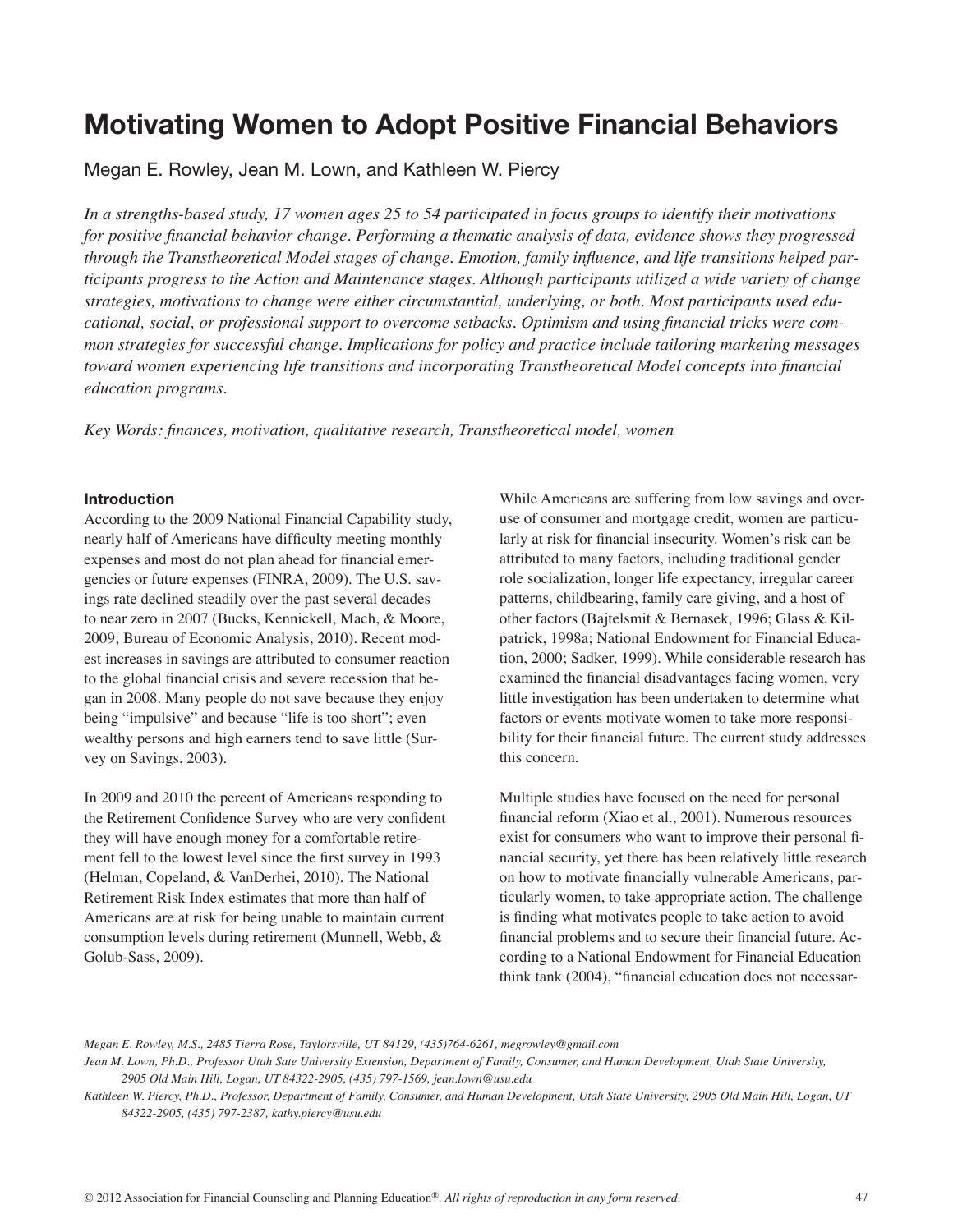ily motivate individuals; motivation brings individuals to financial education" (p. 19).

As the field of behavioral economics grows in influence, researchers are exploring what motivates consumer decisions and how to help individuals change ineffective behaviors (Belsky & Gilovich, 2001; Shockey & Seiling, 2004). The National Endowment for Financial Education (2004; 2006) has sponsored multiple forums on how to motivate Americans to make positive financial choices. Conclusions include the need for more research on "teachable moments." Nevertheless, a search of the literature failed to identify research on appropriate strategies aimed at motivating consumers to adopt positive financial behaviors.

The purpose of this study is to identify how to motivate women to take more responsibility for their financial future, to "bring individuals to financial education" (National Endowment, 2004, p. 19). The study uses a strengthsbased approach to explore experiences and feelings that lead to financial behavior change and identifies specific factors that motivate women to positively change their financial practices.

To identify ways to motivate women to change, this study focused on asking women who have improved their financial behavior to describe their motivation to change. The research question is: What are the major motivating factors for women who decide to make positive changes in their financial behavior? Identifying factors that motivate financial behavior change among women could benefit financial counselors, educators, and advisors who can use the information to promote behavioral change for their clients. Financial planners, as well as counselors and educators, are interested in learning how to better advise female clients (Loibl & Hira, 2007).

# **Literature Review**

#### *Socialization*

Many variables contribute to the precarious financial status of women, including psychological, social, and biological factors. Risk aversion can inhibit financial security; women tend to be risk averse, investing in low risk investments that offer minimal returns (Bajtelsmit & Bernasek, 1996; Fisher, 2010; Glass & Kilpatrick, 1998b; Joo & Pauwels, 2002). Grable and Joo (2004) identified biopsychosocial factors such as self-esteem to be significant in determining individual risk tolerance. In a study on teens and financial literacy, Danes and Haberman (2007) found support for

male confidence and success as a result of socialization. Further, women lack confidence about financial topics, particularly retirement savings (Joo & Pauwels, 2002). According to the Women's Retirement Confidence Survey, "women are less likely than men to say they are confident about many financial aspects of retirement. In particular, women are less likely [than men] to be very confident" (Turyn & Helman, 2001, p. 4). Lack of confidence is not surprising because women have fewer retirement resources than men (Munnell & Zhivan, 2006).

## *Employment and Investing*

Bergen and Denton (2004) explored the interaction between women's employment patterns and financial planning for later life, identifying employer sponsored retirement plans and financial education programs as positive financial catalysts for women. However, Dietz, Carrozza, and Ritchey (2003) found that women were more likely than men to be employed in occupations that offered no retirement plans.

With women likely to earn lower incomes and to be more passive investors than men, they may tend to invest in low risk investments or to avoid investing completely. In a comprehensive review of the literature on gender and savings behavior, Fisher (2010) concluded that women are less likely than men to save regularly.

# *Longevity*

Women's longevity may negatively affect their financial security. Current life expectancy for women in the United States is 80.4 years compared to 75.2 years for men (Centers for Disease Control and Prevention, 2007). According to the U.S. Census Bureau (2006), 42.4 % of women age 65 and older are widowed, compared to only 13.1% of men of the same age. With fewer financial assets as they enter retirement and longer lifespans than men, women are at greater risk of poverty, especially in later life (Rowland & Lyons, 1996).

# *Caregiving*

Women's intermittent work histories due to care of children and elderly family members contribute to financial disadvantages such as lower lifetime wages (Berger & Denton, 2004) and missed participation in company retirement plans (Munnell, 2004). Female caregivers lose up to \$324,044 in wages and Social Security benefits over a lifetime (Metlife Mature Market Institute, 2011).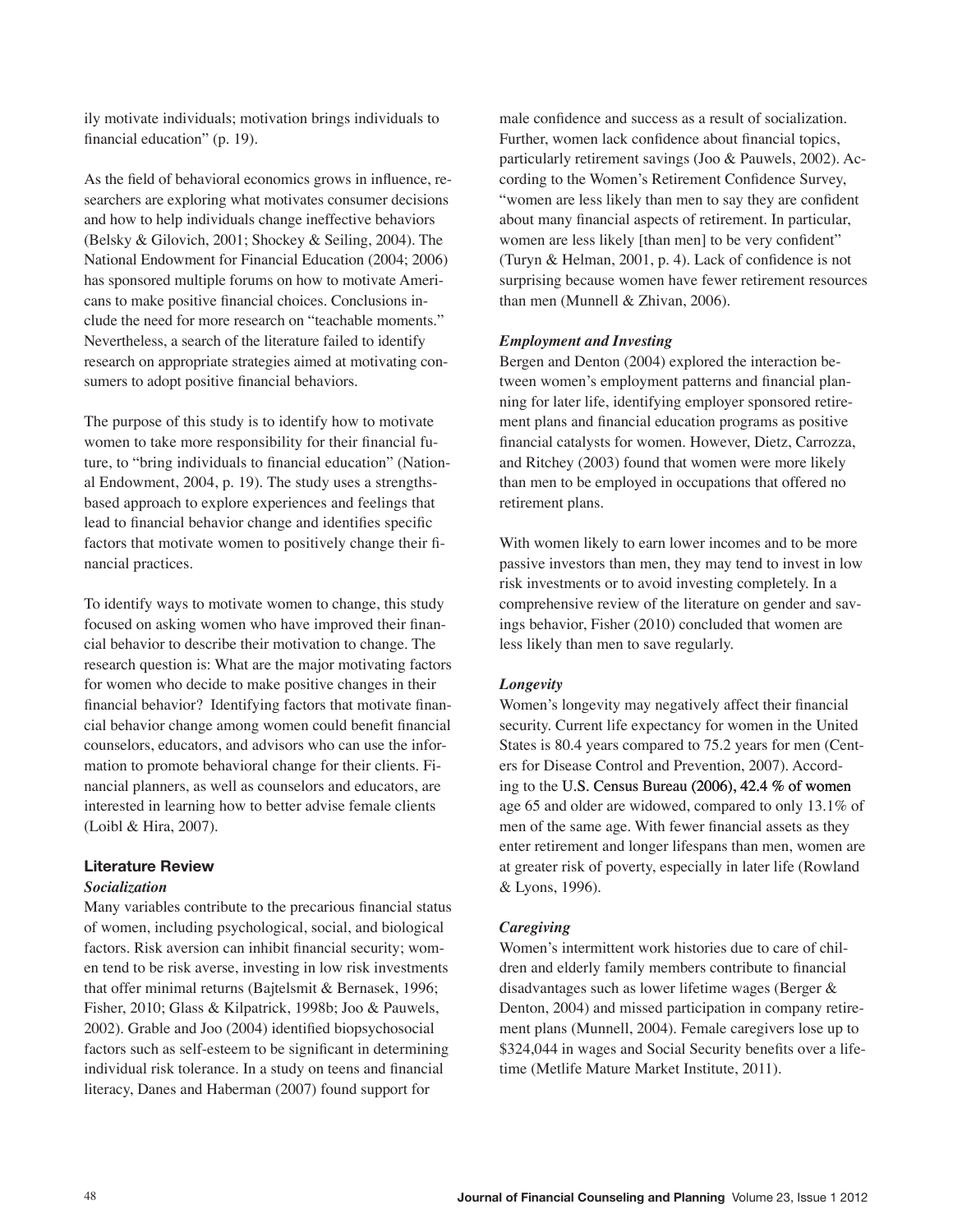#### *Divorce and Other Life Events*

Among relevant social factors, divorce is one of the common life events with the most severe and long lasting consequences for women. Three comprehensive literature reviews addressing the impacts of divorce (Amato, 2000; Kitson & Morgan, 1990; Teachman & Paasch, 1994) leave no doubt that the negative economic consequences are considerably greater for women and their children than for men. Other life events that affect the trajectories of women's financial lives include (re)marriage, returning to school, relocation, and employment opportunities.

Qualitative life history research on financial planning for later life identified three categories of catalysts and constraints that affect planning for the future: financial, personal and family (Kemp, Rosenthal, & Denton, 2005). Kemp et al. (2005) found that divorce, remarriage and death of a spouse are major life events or catalysts that require significant financial adjustments. According to these researchers, divorce could serve as either a catalyst or a constraint, depending on how individuals perceived the event and its impact on their lives.

#### *Financial Education Programs*

While employer-sponsored or other financial education programs can be positive catalysts for women's retirement planning (Bergen & Denton, 2004), adequate evaluation is needed to document behavior change attributed to financial education (Collins & O'Rourke, 2010; Fox & Bartholome, 2008; Hogarth, 2006). In a review of financial education evaluations, Collins and O'Rourke (2010) found that although virtually all programs reported positive impacts, the lack of a comparison group weakened the conclusions. A review of 23 financial education studies concluded that while financial education programs may improve behavior, more robust evaluation designs are needed (Hogarth, 2006).

#### **Design and Rationale for the Present Study**

This research is based on a study of motivations that encouraged people to adopt positive health-related behaviors (Henley & Donovan, 2002). The researchers conducted focus groups with persons who had recently made positive changes in their exercise or diet practices. Participants were asked what motivated them to change their behavior. While they responded to positive as well as negative emotions and motivations (i.e., feeling better or fear, respectively), most participants preferred positive rather than negative appeals (Henley & Donovan, 2002).

While Henley and Donovan's (2002) research contributes to the health and wellness literature, similar research is needed to identify emotional and motivational appeals that encourage women to modify their financial behavior. Individuals with health problems and persons experiencing financial problems may exhibit the same type of denial about the reality of their conditions, making behavior change especially difficult for both groups (O'Neill, 2004).

With women at particular risk for financial insecurity throughout life, targeting them for financial intervention is critical. To effectively lead women toward change, there is a need to know why and how women are motivated to change. A study that examines motives for financial change from the perspectives of women themselves has the potential to increase our understanding of how to motivate women to embrace positive financial change.

# **Conceptual Framework**

Motivation is a multifaceted concept; thus a conceptual framework is needed to guide discovery of why individuals choose to cease poor financial practices and take steps toward productive behaviors. Prochaska's Transtheoretical Stages of Change model (Norcross & Prochaska, 2002) posits that an individual passes through several stages of change as she makes life changing improvements. The Transtheoretical Model (TTM) has been effectively applied to changing problem behaviors including financial decision-making (Gutter, Hayhoe, & Wang, 2007; Shockey & Seiling, 2004; Xiao et al., 2004).

The TTM outlines five stages of change: precontemplation, contemplation, preparation, action, and maintenance. Persons in the precontemplation stage have not yet begun to consider changing their behavior. In the contemplation stage, they are aware of a problem, have thought about changing, but have not made a commitment to modify their behavior. In the preparation stage individuals may have unsuccessfully attempted to change in the past but plan to change within the coming month. Persons in the action stage are changing their behavior and the change has lasted from one day to six months. Finally, those in the maintenance stage have employed strategies to avoid relapse and have maintained their changes for at least six months (Prochaska & DiClemente, 1983).

# **Methods**

Women who had improved their financial practices within the past two years were the unit of investigation in this study. Persons who have recently changed their behavior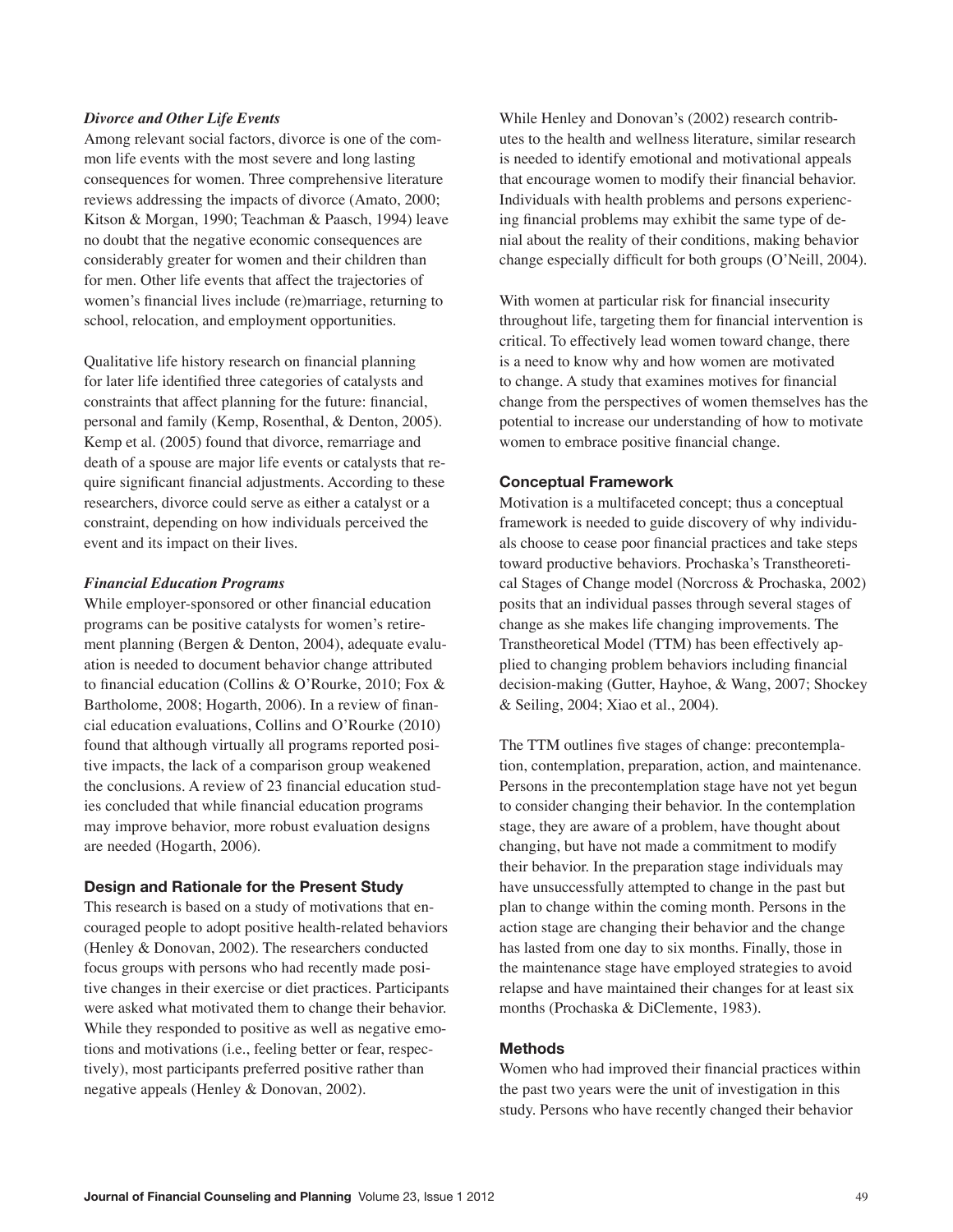can more easily recall their motivations for change than individuals who made changes long ago.

In this qualitative, exploratory study, focus groups were chosen for two reasons. First, focus groups allowed participants to voice their opinions and experiences in far less time and with greater breadth than with in-depth, personal interviews and in greater depth than in surveys (Morgan, 1996). Second, focus group research is a widely used, effective method for obtaining insights into behavior motivation (Morgan, 1996).

#### *Sample and Recruitment*

Women ages 25 to 55 who self-identified as having made a significant change in their financial behavior within the past two years were recruited via flyers placed in businesses throughout the county and on the campus of a large university. In addition, referrals were solicited from financial planners, counselors, and educators. Participants under age 25 were not included because they were unlikely to have

had enough financial experience to have made significant changes in their behavior. Persons over age 55 were excluded based on the expectation that their financial behavior change would be a direct result of impending retirement.

The principal researcher was contacted by 27 potential focus group participants. After scheduling the focus groups, 17 women participated in the study. Of the 10 who did not participate, five did not respond to communications about the focus groups, two moved out of the research area, one was over the age limit, one had irreconcilable scheduling conflicts, and one did not show for her focus group. Participants ranged in age from 25 to 54. At the time of the focus groups, 13 were married and four unmarried. Three of the women had completed high school, 11 had bachelor's degrees, and three held master's degrees (See Table 1).

Prospective participants were sent an email questionnaire to collect information concerning their experience with financial behavior change, as well as to provide information

| Pseudonym | Age | <b>Marital status</b> | <b>Education</b> |
|-----------|-----|-----------------------|------------------|
| Amber     | 38  | Married               | Bachelor's       |
| Barbara   | 49  | Married               | High School      |
| Camille   | 54  | Married               | High School      |
| Darla     | 44  | Married               | Master's         |
| Elizabeth | 54  | Married               | High School      |
| Fran      | 26  | Unmarried             | Bachelor's       |
| Gloria    | 34  | Married               | Bachelor's       |
| Hannah    | 28  | Married               | Bachelor's       |
| Irene     | 41  | Unmarried             | Bachelor's       |
| Julia     | 29  | Married               | Master's         |
| Karen     | 27  | Married               | Bachelor's       |
| Leslie    | 30  | Married               | Bachelor's       |
| Marnie    | 34  | Married               | Master's         |
| Nellie    | 46  | Unmarried             | Bachelor's       |
| Olivia    | 39  | Married               | Bachelor's       |
| Priscilla | 33  | Married               | Bachelor's       |
| Ronda     | 25  | Unmarried             | Bachelor's       |

# **Table 1. Participant Demographics**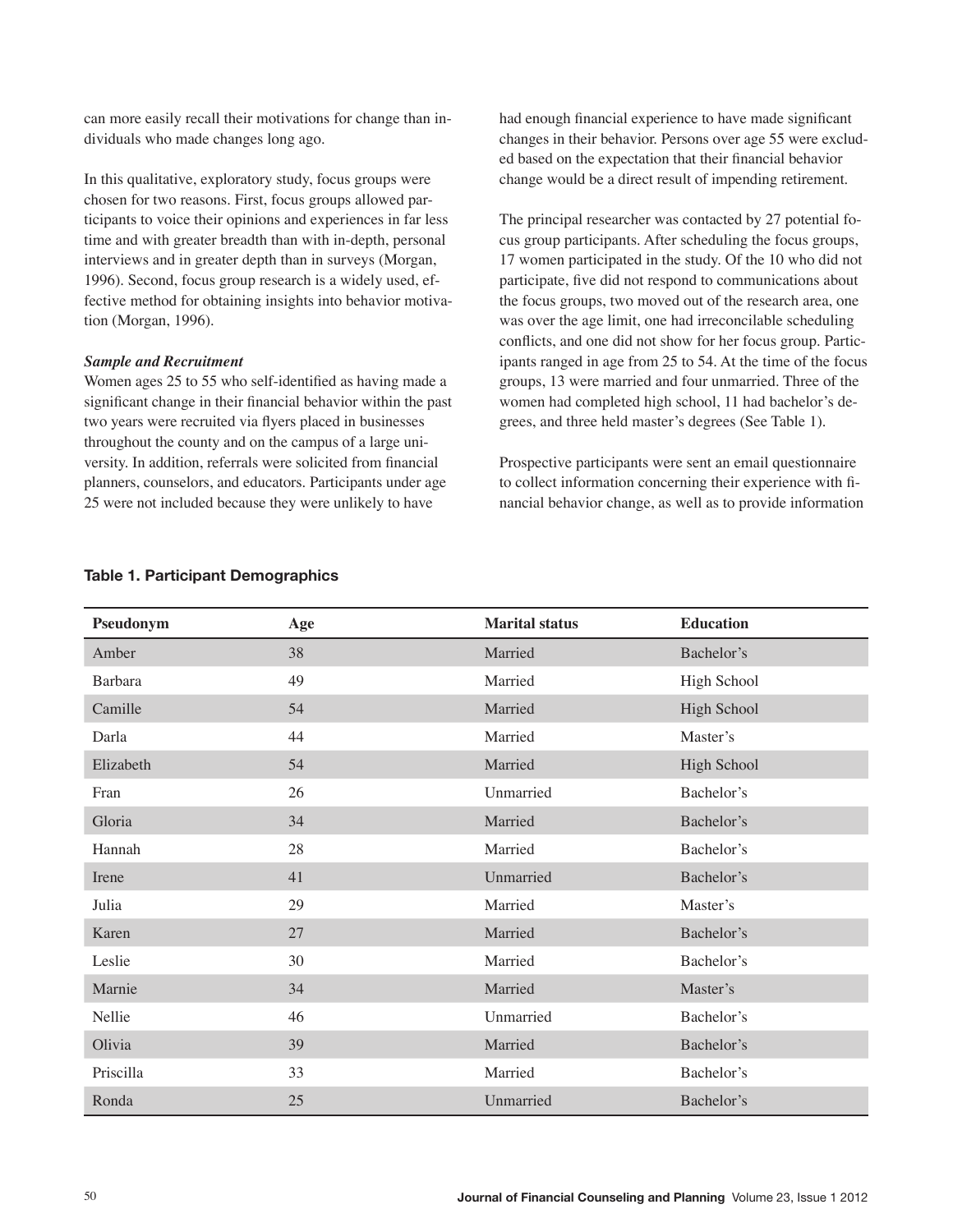about what to expect if the individual was selected to participate. Minimal demographic data needed to describe the sample (marital status, education, age) was also gathered. The researcher responded to inquiries until enough participants had been confirmed to conduct the focus groups. Incentives of \$20 were offered for focus group participation. All procedures were approved by the university's Institutional Review Board for the protection of human subjects.

Prior to conducting the focus groups, five financial professionals and one marriage and family therapist were interviewed to explore what helping professionals observe as motivations for change in their clients. These observations provided a broad perspective on financial behavior change. Their similar answers (such as what hinders clients' change) provided insight into global ideas and concepts related to the research topic. Their dissimilar answers (such as the most significant financial challenges faced by women) also provided insight into the broadness and subjectivity of the topic. The interviews with professionals prepared the interviewer for themes that would likely surface in the focus groups, as well as ideas that would not have been considered had the interviewer not elicited input from a variety of helping professionals. The professionals evaluated the focus group questions and made suggestions for improvement, thus contributing to the instrument's validity.

#### *Data Collection*

Four focus groups were conducted. Two groups consisted of five participants; one group each was held with four and three participants. Focus group moderators played a significant role in the data collection process. The first author asked several questions (see Appendix) and guided the group through the discussion. Group members were encouraged to expand upon their answers by the use of probing questions and were directed back to the research topic when the conversation strayed. Both focus group moderators met at the conclusion of the first two sessions to discuss the group, dialogue, themes, and other notable aspects (Krueger, 1994; Rossman & Rallis, 2003). Detailed notes were taken during these early discussions and the conversations were tape recorded for use during the final analysis.

Each focus group was audio tape recorded and transcribed for analysis. Because best practices suggest that focus group moderation requires at least two individuals (Robinson, 1999), an assistant oversaw the tape recording process, took notes, and assisted in the analysis process by giving feedback and drawing conclusions about each focus group. Dual researchers combining to evaluate the data

created triangulation, adding to the validity of the analysis (Rossman & Rallis, 2003).

#### *Data Analysis*

Data were transcribed and initially organized using word processing and spreadsheet software. The first steps of data analysis were to compare participant responses to each focus group question, which provided an overview of the data. Data were then reorganized by participant, which gave the reviewers a better view of each participant's individual progression through the change process. The transcribed and organized data were then transferred to NVivo 8 qualitative data analysis software (QSR International, 2008).

The researchers began open coding line-by-line (Strauss & Corbin, 1998). Next, recurring categories that were further examined for their relationships to each other were identified. Through this process, the major themes were identified and labeled. Next, the data were reviewed again and condensed into final themes. A coding tree was created within NVivo 8 to hierarchically arrange the coding scheme. To enhance reliability or trustworthiness of the analysis, the coders met weekly to discuss the evolving coding scheme. All researchers met periodically during the analysis process to confer about the emerging coding scheme and resolve any differences in coding.

#### **Results**

Study participants made several positive behavior changes including efforts to control spending and impulse purchases, beginning or increasing contributions to savings or investment accounts, and acquiring financial education. Two themes in their change process were identified: (a) motivations for change, and (b) positive behavioral change and maintenance strategies. First, the types of motivations that led to financial behavior change are described. Then, the changes made and the mix of support, setbacks, and strategies that occurred during the change process are discussed.

#### *Theme 1: Motivations for Change*

Participants experienced two types of motivators: circumstantial and underlying. Most participants were motivated to change by both circumstantial motivators, such as life transitions, and underlying motivators, such as a desire for financial independence. Two types of underlying motivators were discovered: goal-centered and crisis-centered. The majority of participants experienced goal-centered underlying motivators, with just three experiencing crisiscentered underlying motivators.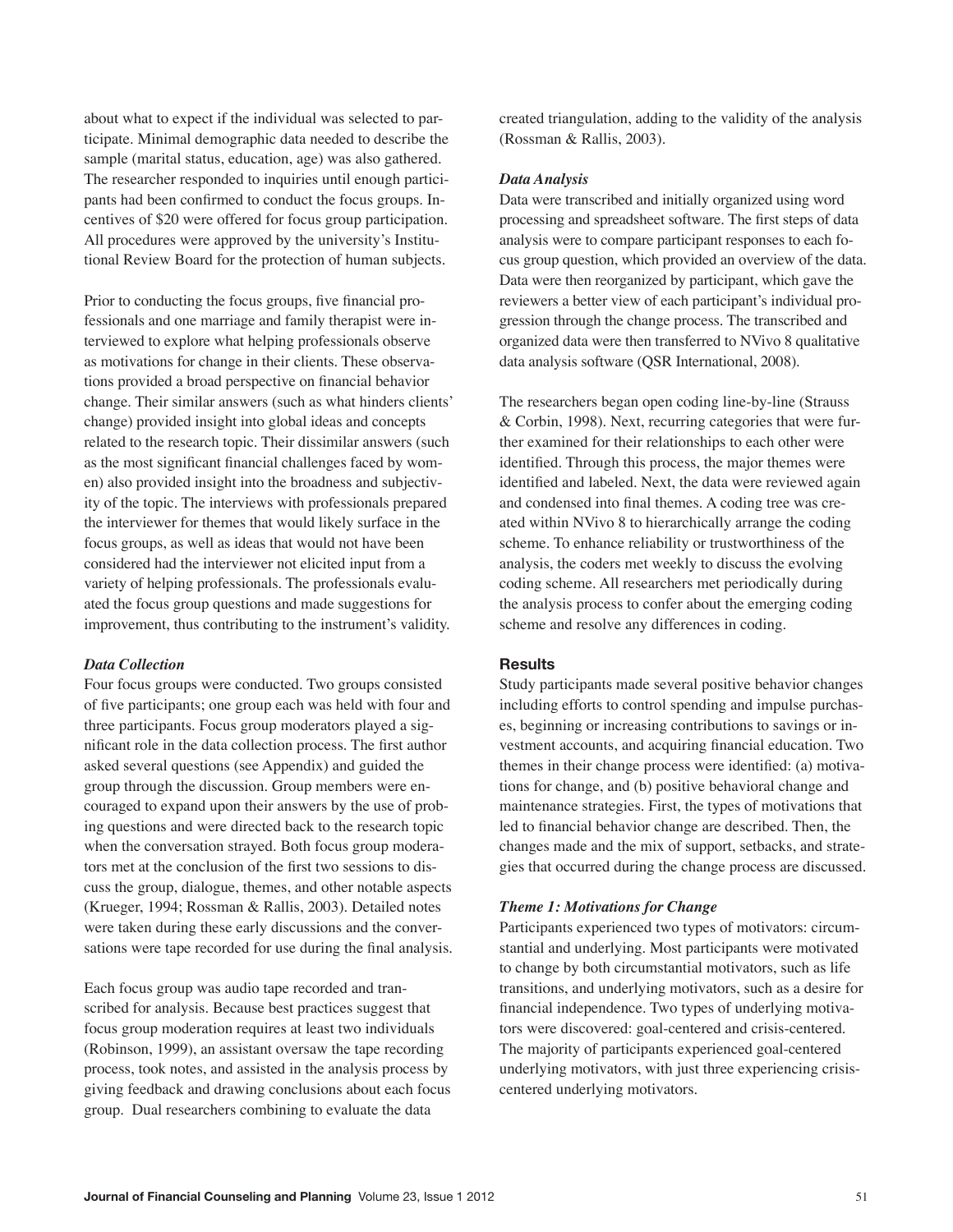### *Circumstantial Motivators*

*Emotion.* Negative emotions were experienced by many participants before positive change occurred. These emotions helped participants progress from precontemplation to contemplation by helping them recognize their financial behavior as problematic.

Negative emotions about financial status, and fear in particular, were common. Participants who expressed fear were afraid of many different concerns. One woman, Nellie (all names are pseudonyms), was afraid for her future because she did not actually know the details of her financial status. She said, "I had that fear of not knowing where I stood." Priscilla, a 33-year-old college graduate, experienced fear because she felt she had no control over her financial situation. She reached a point in her life where she had absolutely no financial resources. After borrowing money from her father she described herself as "scared to death."

Fear was the most common emotion experienced by these women in the precontemplation and contemplation stages, but other negative feelings about financial woes surfaced such as guilt, embarrassment, anger, and jealousy. Negative emotions about finances worked as a catalyst for many women in their progression through the change process. Amber described her anger as an overwhelming emotion experienced before she started to change. She was angry about how she and her husband had allowed their financial situation to deteriorate: "[I was] Angry at myself for letting us get that way; angry at my husband for his contributions to it; angry at my grandmother for not lending me money…yeah, I was angry." The recognition of these emotions helped many women identify their financial problems and provided the momentum to progress from precontemplation to the contemplation stage of change.

*Family influence.* Connected to negative emotions about participants' financial situations before change were negative feelings about familial influences with regard to money management. Many participants expressed negative emotions not only about their own financial situations, but also about the lack of familial support and guidance about financial matters early in their lives. Most women who expressed these negative feelings were displeased with the way they were taught (or not taught) about money by their parents. Leslie, a 30-year-old participant with a bachelor's degree, said, speaking of herself and her husband, "I think we were frustrated that we didn't feel we were ever taught really well how to manage things, how to avoid putting ourselves in the position we saw ourselves in at the time."

Marnie, a 34-year-old participant with a master's degree, expressed similar frustrations:

> Nobody talked about money in our family, and I have huge frustration with that. And no schooling ever goes over that. So definitely there's frustration of why wasn't somebody doing this when I was 14? Why didn't they just show you how to balance a checkbook?

*Life transitions.* While emotions about financial difficulties played a large role in the change process for participants, the most compelling factor helping women make the move through contemplation and preparation stages were important life transitions. For many, the realization of the need for change came as a result of some sort of life event such as marriage, divorce, having children, entering or leaving school, moving from one location to another, and loss or gain of employment.

Leslie experienced a dual transition. At the time she and her husband moved across the country, their income fell when her husband went back to school. The combination of these two circumstances made purchasing and maintaining a home much more difficult than before these transitions. She said about this experience, "…we moved here two years ago for my husband to go to school, and it was a real wake-up call that even though we could afford a house, everything else that came with it was tough." As a result of this transition, Leslie was motivated to find fulltime employment, start an online savings account, open a Roth IRA, and set up a payment plan to eliminate her credit card debt.

Marnie also experienced a dual transition. She said the combination of having kids and her re-entering school "shook things up" for her family financially. The reduction in income motivated her to evaluate her financial situation. She then paid off all credit card debt, opened a money market deposit account, and established a budget for her family.

One very powerful transition described by two participants was divorce. Divorce can be devastating to a woman's finances. Many divorced women experience financial strain due to loss of a spouse's income, insufficient child support, and low wages or lack of employment (Arditti, 1997; Hilton & Anderson, 2009; Seiling & Jackson, 1990). Two of the women in this study experienced similar financial frustrations. Darla, a 44-year-old woman with a master's degree, experienced a drastic reduction in her standard of living. She was dissatisfied with her post-divorce living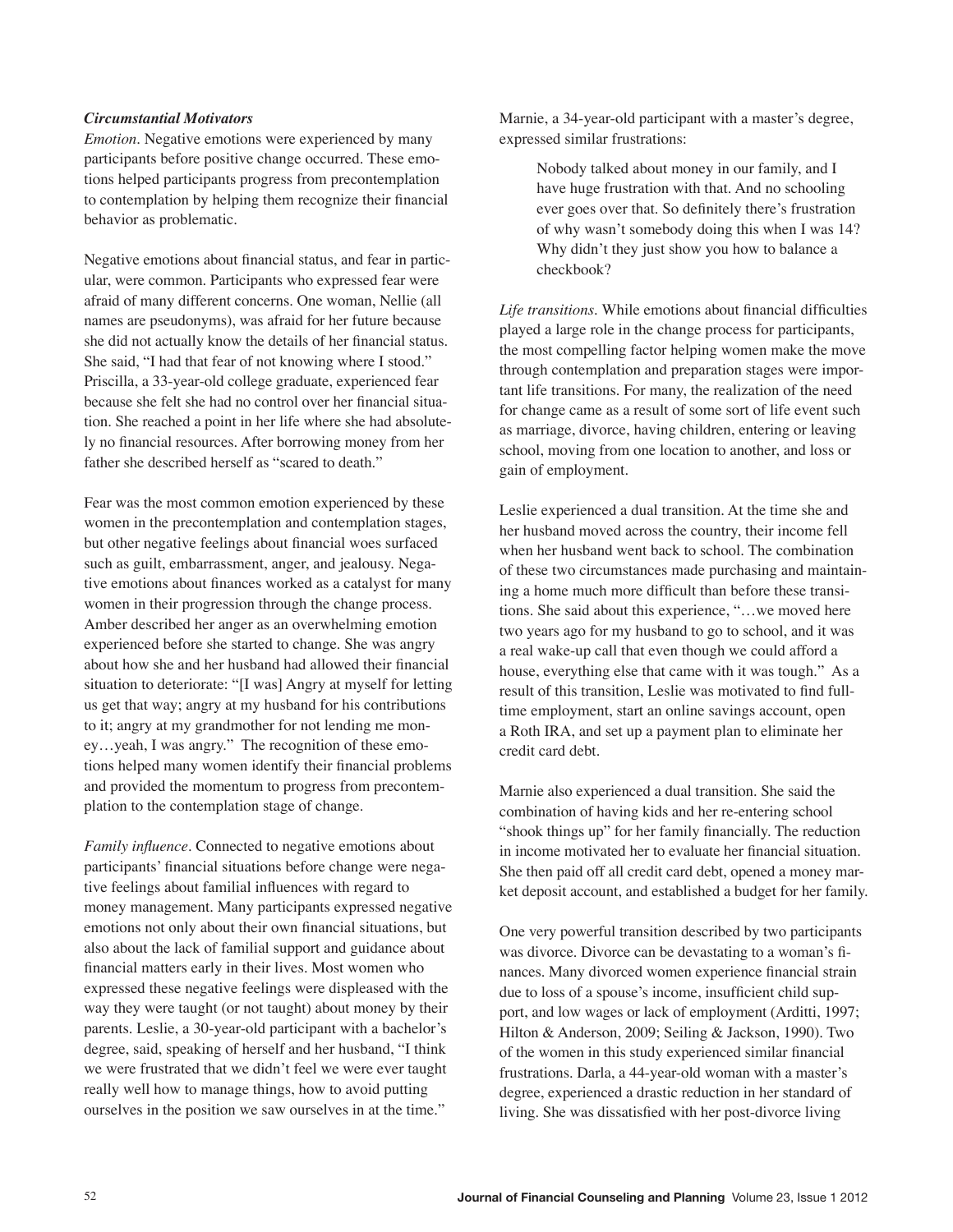conditions and said, "I found out that after I got divorced that I needed to do something different." Darla changed her financial behavior by "looking at how [she] could downsize." She took in a roommate and reduced her expenses.

Thirteen of 17 participants described some sort of life transition as part of her circumstances leading to change. Life transitions are not essential to the change process, as demonstrated by four participants who made financial improvements without experiencing life transitions. However, transitions did motivate most of the participants in this study to advance to more active and involved stages of change, and prepared them to recognize underlying motivations for change.

*Underlying motivators: Goal-centered change*. Data about participants' circumstances before change provided insight into the background and history of the participants, as well as the setting in which change occurred, and which circumstantial factors were prevalent among participants. Revelation about circumstantial motivators led the researchers to discover other motivations for change. Underlying motivations were of two types: goal-centered and crisis-centered.

When asked about the major motivator in the decision to change, the majority of participants spoke of personal goals that would lead them toward (a) changing their current financial situation, (b) changing their future financial situation, or (c) increasing their knowledge and confidence about financial terms, investment vehicles, and money management strategies.

*Change in current financial situations*. Participants who desired immediate change also desired long-term change that would enhance their future financial status. However, their current financial situations were uncomfortable enough to warrant immediate change before contemplating long-term goals. After her divorce, Nellie moved from a new large home to an old small home in disrepair. She said of her feelings at that time, "I sat there and looked and went… this is not how I want to live my life." Darla had similar concerns:

> I got tired of deciding whether I was going to pay a bill or buy my daughter her Halloween costume. I mean that sounds kind of pathetic when you're in a situation where you're only making it paycheck to paycheck, if even that. I wanted to be empowered again…

Rather than desiring to change their current financial situations, other participants set goals to maintain their current

situations. This came largely in the form of financial goalsetting and avoiding debt. Hannah, a 28-year-old with a bachelor's degree, described her and her spouse's goal to remain free of student loans, "I think ours was not wanting to get in major student loan debt or anything…trying to keep our heads above water was the main motivator."

*Change in future financial situations*. Most participants who indicated changing to enhance future financial status as their main motivator had some sort of trigger that inspired their new-found goals. For many, recognizing others' financial success or failure acted as this inspiration. Priscilla, a 33-year-old participant, described feelings about her father-in-law's financial choices: "I realized here was a 78-year-old man who was gonna be bankrupt before he died. And all I could see was the writing on the wall. I could see myself." Irene, a 44-year-old single participant, described a similar experience:

> I have a co-worker who is retirement age but can't retire because they have a mortgage still and debt. And I thought, you know, I don't wanna be there. And if I kept on going the way I was going, I would be there without a house. And so I wanted to have a home and have it paid for, and have a retirement savings at retirement age. And so that was the big motivation.

Some participants were inspired by the success, rather than failure, of others. Seeing others in similar circumstances succeed financially gave some women the hope that they were also capable of success. Marnie commented, "My husband's parents did an early retirement, and are travelling, and are able to do family trips… I just thought, wow, they did it right when they were younger… So that motivated me a lot."

*Change in financial knowledge*. A certain amount of financial knowledge is necessary to make financial changes. Opening a savings account generally requires at least some knowledge of interest rates and conditions of the account. Starting or increasing contributions to an individual retirement account typically requires some knowledge of stocks, bonds, mutual funds, and other options for investment, as well as company and/or fund performance, fees, and a host of other factors. Reducing expenditures requires knowledge of budgeting strategies. It is this knowledge and understanding of the financial world that some of the women in this study were seeking.

Julia, a 29-year-old married woman with a master's degree, did not feel she understood enough to make good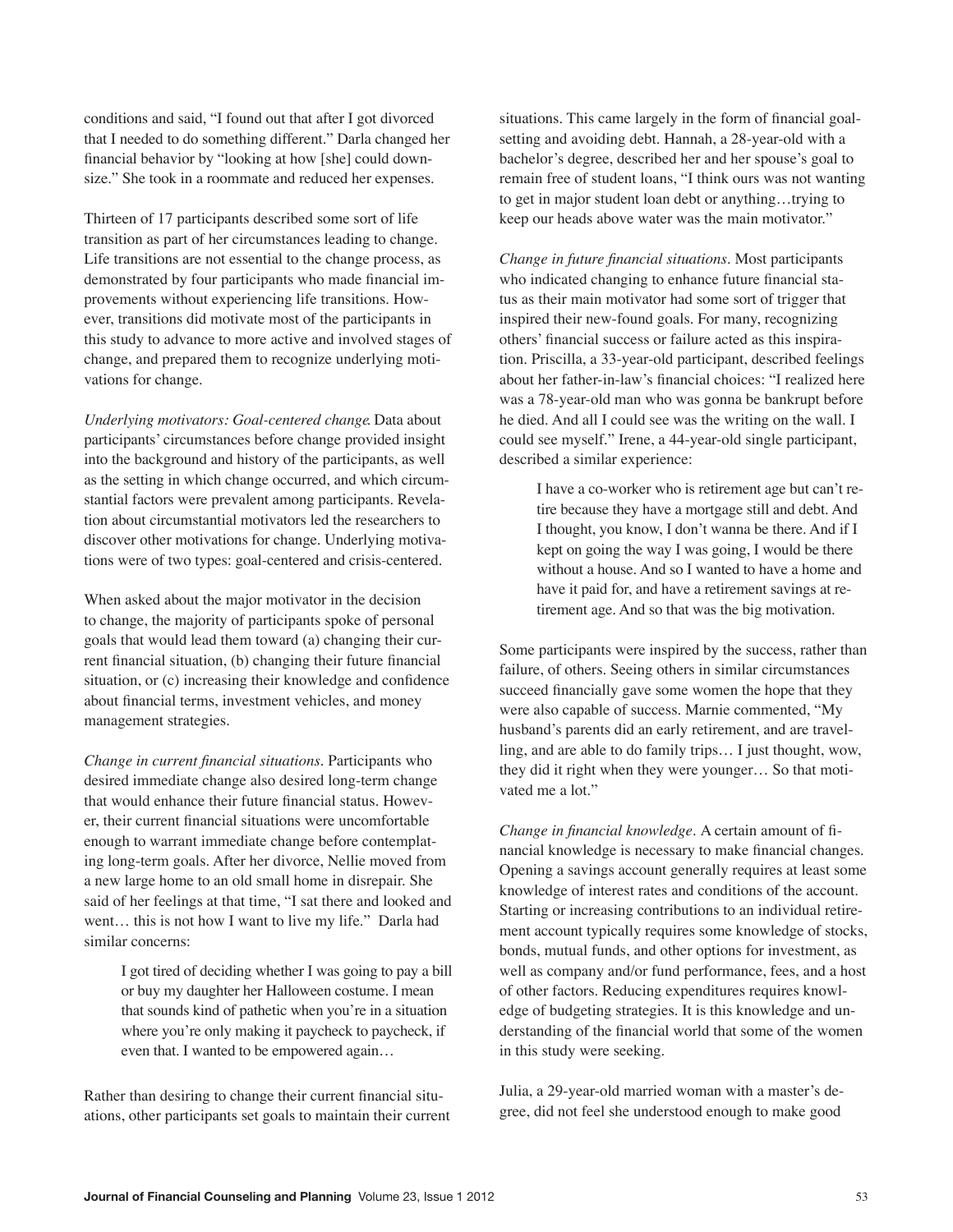investment decisions. Of her desire for knowledge, she said "I was tired of not knowing and not understanding… whether it was insurance or mortgages or anything…I was tired of not getting it." Likewise, Olivia, a 39-year-old married woman with a bachelor's degree expressed similar feelings, "I… thought, I should know more. I felt like I should for a long time. I mean, I'm a grown-up."

Julia and Olivia were frustrated by their lack of financial knowledge and decided to learn more. Other women desired this knowledge based on their excitement for the topic of finances, or simply the aspiration to learn new things. Camille said, "I get excited!" referring to the challenge of mastering the financial world while Karen said, "It sparked a real interest for me."

*Other catalysts for change*. Some long-term goal-setters were inspired to set goals based on observing the successes and failures of others. Some catalysts for change were present across all three categories of goal-setting participants. While observing others' success was a specific catalyst seen only in long-term goal-setting participants, some catalysts seemed to jump-start the goal-setting of participants across all three goal-setting categories. The two most compelling catalysts were (a) a personal financial review and (b) financial education.

The term *personal financial review* refers to participants evaluating their personal financial situations as a whole. This usually meant participants took time to look at their debt, income, savings (if any), expenses, and evaluate their financial situation in relation to their personal goals. One woman created a spreadsheet during this process and used it as part of her change strategy. The others used this review process mostly as a catalyst for goal-setting and change.

Karen, a 27-year-old married woman with a bachelor's degree, experienced a personal financial review moment. She said about her experience:

> I think one thing that really helped motivate me was looking at the overall numbers. Adding up what I spent in the month, looking at the debt-to-income ratio, and just seeing the numbers in black and white on the paper was a real eye-opener for me…I went… oh, that's not wise. That's not going to get me where I wanna be.

Many women did not have a good idea of their overall financial situations before reviewing them in their entirety. Gloria, a 34-year-old with a bachelor's degree, had a

similar experience to Karen. When describing her personal financial review, she said "the numbers just looked nasty. So, [I] just had to change."

Financial education appeared to play a dual role in participants' change process. For some, financial education acted as a catalyst for action, preparing women to advance from the contemplation to the preparation stage of change. For others, financial education provided support during the action and maintenance stages of change. Women utilizing financial education as a catalyst for change most often recalled previous education about finances, consisting of formal university courses, non-credit community education, Cooperative Extension workshops, and education acquired through the Internet. This financial knowledge provoked feelings of guilt or regret for not acting on that knowledge, and instilled in them the desire to act. Fran, a single woman, said her failure to take action on her financial knowledge had been "nagging at me for a while, like you should really start saving a lot."

In summary, goal-centered change was a motivator for nearly all participants. However, three women experienced a very different kind of motivator: financial crisis.

*Underlying motivators: Crisis-centered change.* A minority of participants were motivated to change by financial crisis. Although the number of women experiencing this type of motivation was small, the experiences described by all of them were strikingly similar, yet distinct from goal-centered participants' experiences. Those motivated by financial crisis had two things in common. First, each woman experienced a complete lack of discretionary income, a result of maxed out credit cards and lack of liquid assets. Second, each reached the conclusion that change was imperative or serious consequences would result. Amber, reflected on her experience when she said: "I think it was just…finally a realization, something that's been slowly building for several years, just kind of a slap in the face of if you don't do something you're gonna lose the house or declare bankruptcy…"

Two of the three women who experienced crisis-centered change spoke of an actual event that made them realize the need to change. Ronda had exceeded the limit on her credit card so she could not afford to buy groceries; an event that she claimed was her "kick in the butt." Priscilla, a woman who experienced both crisis-centered and goal-centered change motivators, had a similar experience in which lack of financial resources forced her to ask her parents for fi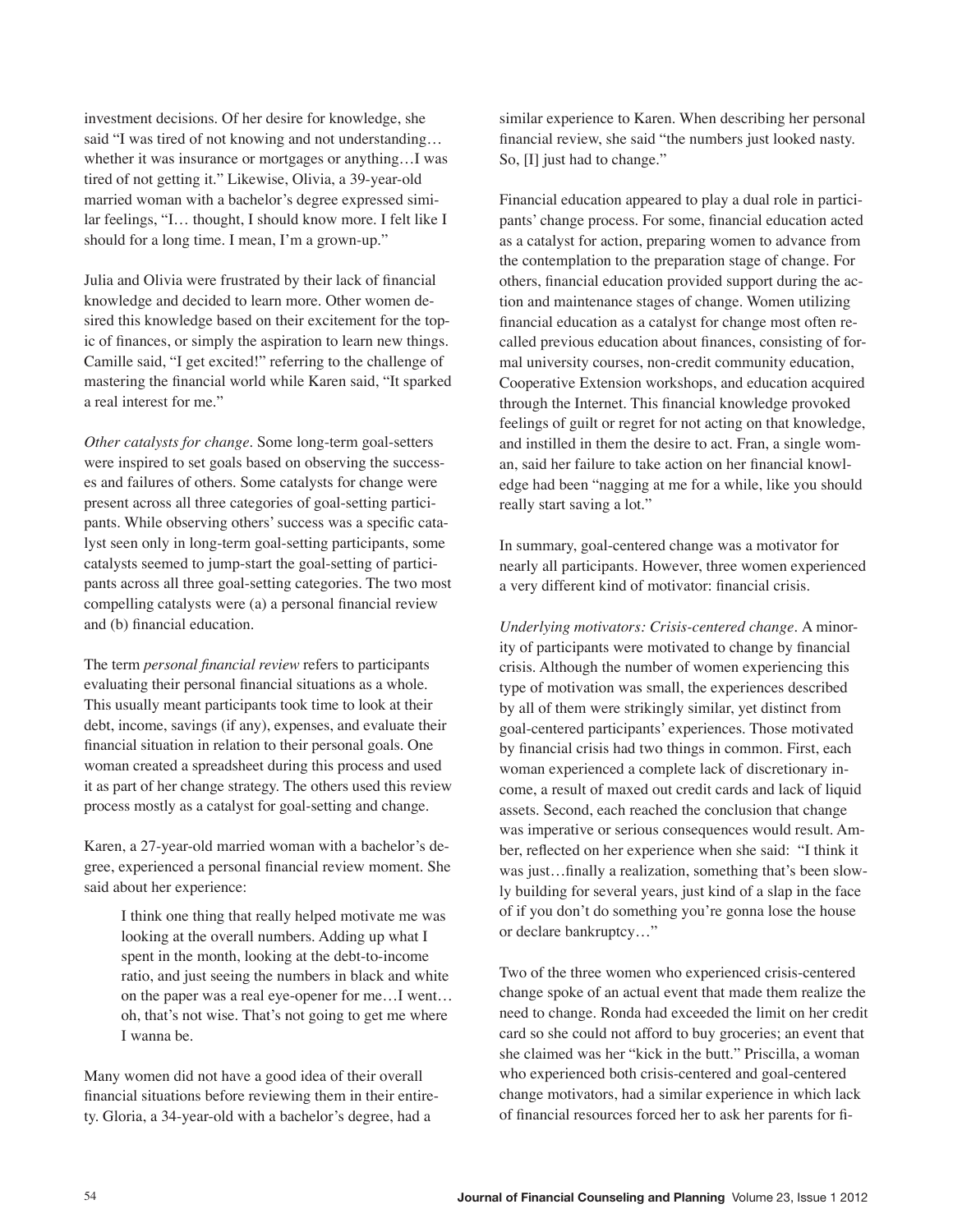nancial help. A coding hierarchy of participant motivations for change is presented in Table 1.

# *Theme 2: Positive Behavioral Change and Maintenance Strategies*

While many of the participants' first steps of change differed from one another, there were commonalities among change events and methods utilized during change. Nearly all participants experienced some sort of setback, made use of support, and developed financial success strategies as part of the change process.

*First steps of change.* The first steps in the change process, marking the entrance into the action stage, differed among participants. Some started with very basic steps such as speaking to a spouse about finances or reviewing personal financial statements. Others set goals to reduce expenses or

# **Table 1. Coding Hierarchy of Participant Motivations for Change**

| <b>Circumstantial motivators</b> |  |  |
|----------------------------------|--|--|
| Cognition                        |  |  |
| Desire for independence          |  |  |
| Emotion                          |  |  |
| Fear                             |  |  |
| Guilt                            |  |  |
| Regret                           |  |  |
| Other negative feelings          |  |  |
| Family influence                 |  |  |
| Negative                         |  |  |
| Positive                         |  |  |
| <b>Financial</b> status          |  |  |
| Debt                             |  |  |
| Financial crisis                 |  |  |
| Review of personal finances      |  |  |
| Life transitions                 |  |  |
|                                  |  |  |
| <b>Underlying motivators</b>     |  |  |
|                                  |  |  |

Goal-centered

Change in current financial situations

Change in future financial situations

Change in financial knowledge

Crisis-centered

impulsive spending. Many women utilized financial education to facilitate change. Examples ranged from surfing the Internet for financial information to taking courses about finances. Still others sought professional advice from financial planners or debt settlement companies.

After reviewing the steps of change taken by each woman, the actual action taken did not seem to have any bearing on the woman's success. It is notable that nearly half of the participants utilized more than one first step of change, an indication that these women were attempting to change their lifestyles rather than simply deal with one or two financial problems. Elizabeth, a 55-year-old high school graduate, described her many first steps of change:

I talked to my husband and we discussed what we could do, and I talked to the accountant that does our

# **Table 2. Coding Hierarchy of Participant Positive Behavior Change and Maintenance Strategies**

| 1: First steps of change  |                           |  |
|---------------------------|---------------------------|--|
|                           | Multi-faceted             |  |
|                           | Single steps              |  |
|                           | 2: Setbacks during change |  |
|                           | Internal                  |  |
|                           | External                  |  |
|                           | 3: Support during change  |  |
|                           | Educational               |  |
|                           | Professional              |  |
|                           | Social                    |  |
|                           | None                      |  |
| 4: Strategies for success |                           |  |
|                           | Financial tricks          |  |
|                           | Had a plan                |  |
|                           | Financially content       |  |
|                           | Optimism                  |  |
|                           | Persistence               |  |
|                           | Seized opportunity        |  |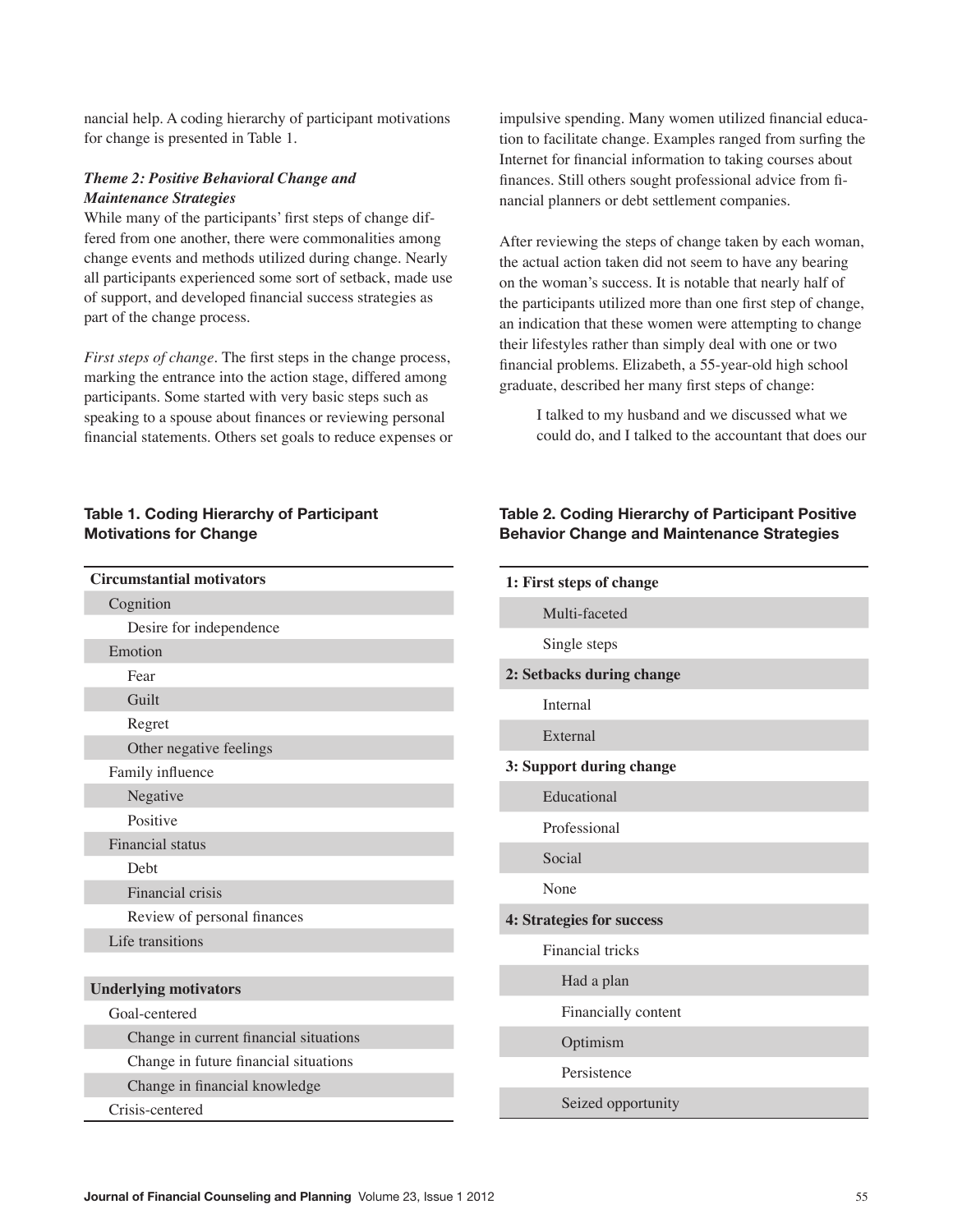taxes…and we set up a couple of annuities. Then I talked to a financial planner, then found out about [a financial education program geared toward women] and learned a lot of things in there to help. [The instructor] said you ought to have an online savings account, so I opened up one of those…

Amber had a similar multi-faceted approach. She discussed the situation with her husband, spoke with her boss, contacted a debt settlement company, and developed a budget for the first time in nearly 18 years of marriage.

*Setbacks during the change process.* Making financial change is difficult. Experiencing setbacks and even relapse is not only common but expected while attempting to change behavior (Prochaska, DiClemente, & Norcross, 1992). Nearly every participant experienced some sort of setback during the action or maintenance stage. Some of the setbacks were minor and did not result in backsliding to an earlier stage of change. Other setbacks, however, affected participants more deeply so that they regressed to an earlier stage, forcing them to progress again through already-visited stages. The setbacks themselves varied greatly among the individuals. However, two types of setbacks emerged from the data: internal and external.

*Internal setbacks.* Internal setbacks are categorized as reversals in progress that come from within the participant, usually in the form of emotion or tempting behavior. Many women identified their failure to control their spending as a setback. Some were tempted to spend by their own internal desires. Others felt pressure from others, such as family, to spend. Julia described her "constant daily struggle for self-control" as a setback. Priscilla described pressure from family members to participate in extravagant gift giving as an internal setback. She said, "It's almost like peer pressure with me. It's not only that I feed my own emotions. I've got like family and friend peer pressure… With my family I just can't be the one that's not giving…"

Olivia felt her lack of interest in finances was a continual setback for her. She said, "When you're just trying to learn something new, it's intimidating I think. And it's not very interesting to me. Like I can fall asleep reading about anything that has to do with financial terminology."

*External setbacks.* External setbacks were events that made continuing on the path of change difficult. Unlike internal setbacks, external setbacks were uncontrollable and unforeseen events that kept participants from achieving

their goals. Examples of external setbacks were unexpected expenses such as car and home repair, or the absence or loss of expected income such as student loans or income from employment. Elizabeth described her external setbacks: "Life just does it… Yeah, the furnace can quit, the washer can quit, you know… all kinds of things."

Another setback mentioned by several participants was unexpected medical expenses. Darla noted "I think another setback can be medical. Even if you've got great insurance or your spouse has insurance, that medical can really be something that just sneaks up on you and takes money out of your pocket."

Four participants encountered both internal and external setbacks. The remaining women identified just one type of setback, with the majority naming external setbacks.

*Support during change.* All but one participant utilized some sort of support source during the action and maintenance stages. For some, their resources for initial change also acted as support during change. Examples of resources were educational opportunities and financial professionals. Participants described three sources of support: educational, social, and professional.

*Educational support.* One very common form of support was formal financial classes or seminars. Marnie said of her educational support system, "Mine's definitely been the women's financial program. That's been fantastic. More than anything it gives me the confidence to do things I know I need to do." An equally common educational support was financial literature. Many women stated that financial self-help books provided motivation and support. Priscilla said she read a lot of books. That form of support was attractive to her because "it's private." She could just "take 'em home" and learn without anyone else knowing she needs that kind of help. Another frequently noted source of support was the media, usually in the form of television shows about finances and Internet resources on money management.

*Social support.* The second most frequently mentioned type of support was social support from families and friends. Each participant who mentioned social support shared examples of familial support, most commonly from parents and spouses. Hannah received support from her siblings. She shared her financial circumstances with many of them and said, "I think we just kind of talk to each other. I think we feel like we have a bond with some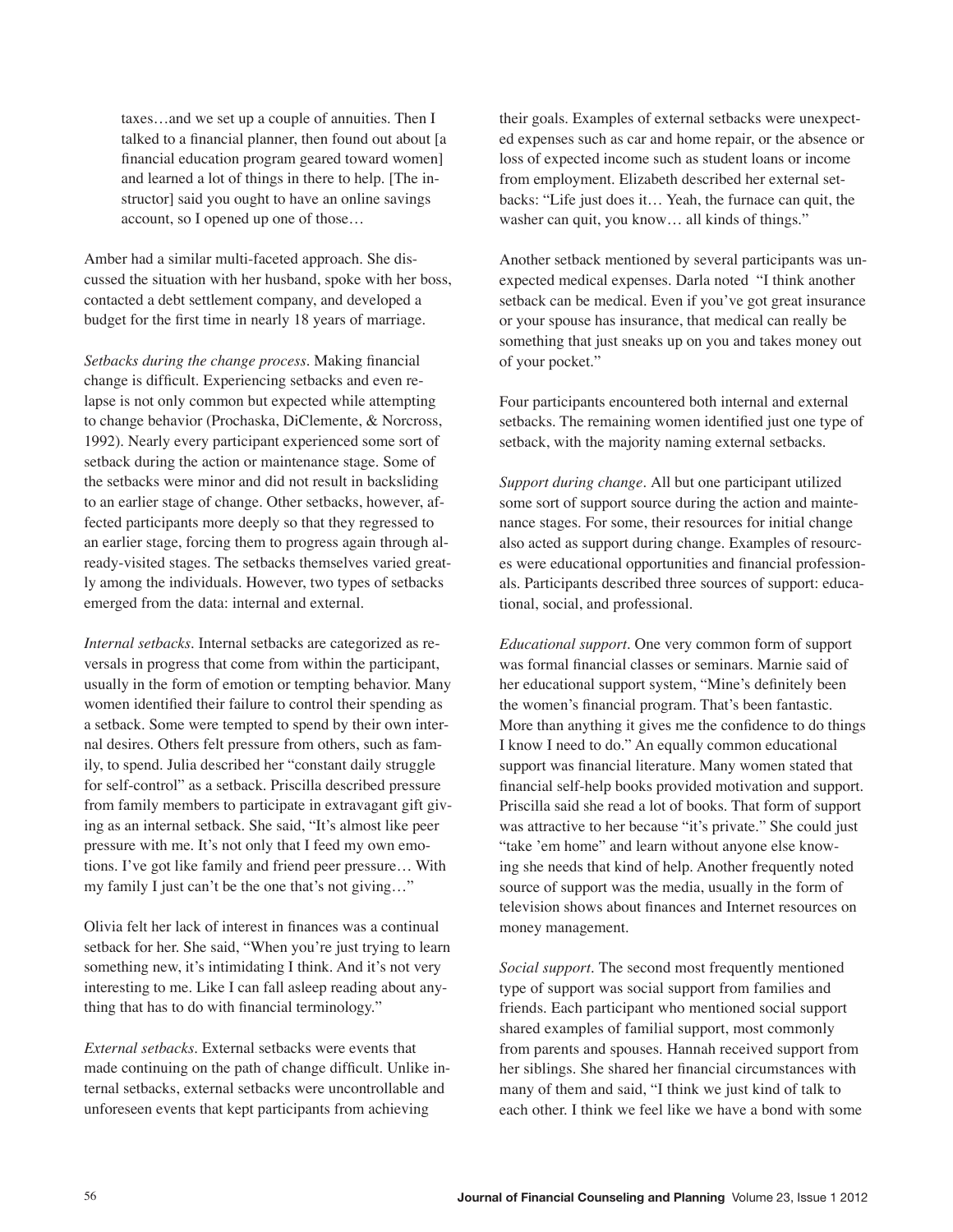of them because we're all in the same boat. So we share stories and things."

Participants who cited education as a source of support also received social support from the other participants. Financial classes and seminars, for example, tended to provide a modicum of social support in addition to knowledge.

*Professional support.* The most common source of professional support was financial planners. Some women sought out financial professionals while others had access to financial advice through financial classes. Leslie described an experience she had with her financial professional friend. She was purchasing insurance from him, and he said "don't you want more money than what you have?" She said, "…yes!" She continued with her account, "And he's like let's talk about it; what can you do? So he's been a good support for this (her behavior change)."

*Strategies for success.* It became apparent during data analysis that participants, consciously or unconsciously, utilized a variety of strategies to achieve their goals. The two most obvious strategies were optimism and financial tricks such as personal mind games and automation.

*Optimism*. Women in this study expressed optimism both about their financial futures and about their abilities to succeed financially. Many women, after taking one or more steps toward change, expressed confidence in their capacity to implement the things they had learned.

Julia said she realized "…it wasn't so difficult, and it wasn't so overwhelming. It was like, okay, I can start out just doing a few things…" Priscilla expressed her optimism by saying success is, "…attainable, and it is something that I'm not half bad at."

It appears that many of these women used their optimism to progress after an initial step toward change. For many, the initial step was some form of financial education and participants utilized their optimism to take action on their newfound knowledge.

*Financial tricks*. Those women who knew themselves and their financial tendencies put financial tricks in place to avoid previously experienced pitfalls. Some examples of financial tricks were limiting access to savings by banking in another state, using automated savings plans, rounding up to the next dollar while calculating grocery costs, and placing credit cards in an inaccessible location. Ronda explained "I put my credit card in the freezer in a block of ice. It was drastic, but I had to do it." Nellie described two of her strategies for success:

> I like to surround myself with people that are living their life the way I want to. That's a good influence. So I don't hang out with people who like to shop, I just don't. And I ride my bike when I go grocery shopping. Oh my gosh, you can't carry that much stuff, so I don't buy anything extra.

These women took actions to ensure their successful changes. They clearly reflected on their negative behaviors and tendencies, and acted to avoid their previously destructive behavior. These strategies helped the women avoid relapse during the maintenance stage. Figure 2 presents a coding hierarchy of participant positive behavior change and maintenance strategies.

# **Summary**

The analysis of this focus group data reveals that the study's participants progressed through Prochaska's Stages of Change while making personal financial changes. Circumstantial motivators such as emotion, family influence, and life transition helped many women move from earlier stages (precontemplation, contemplation) to later stages (preparation, action) of change. Underlying motivators, both goal- and crisis-centered, were also discovered. Because the participants in this study had made positive changes in their financial behavior in order to qualify for the study, they were in the action or maintenance stages at the time of the study. However, their stories indicated that most of the women passed through the earlier stages of change before reaching the action and maintenance stages.

In this strengths-focused study, participants experienced internal and external setbacks in the process of successfully achieving permanent positive changes. Nearly all participants made use of at least one form of support during their transition to financial health. Also, participants divulged their strategies for successful change, which can serve as a road map for others who wish to improve their financial health.

# **Discussion**

This study is unique because of its focus on successful financial behavior change. The strengths-based approach identified the motivators and processes by which women make substantial positive changes in their financial behaviors. No qualitative studies that focused on positive finan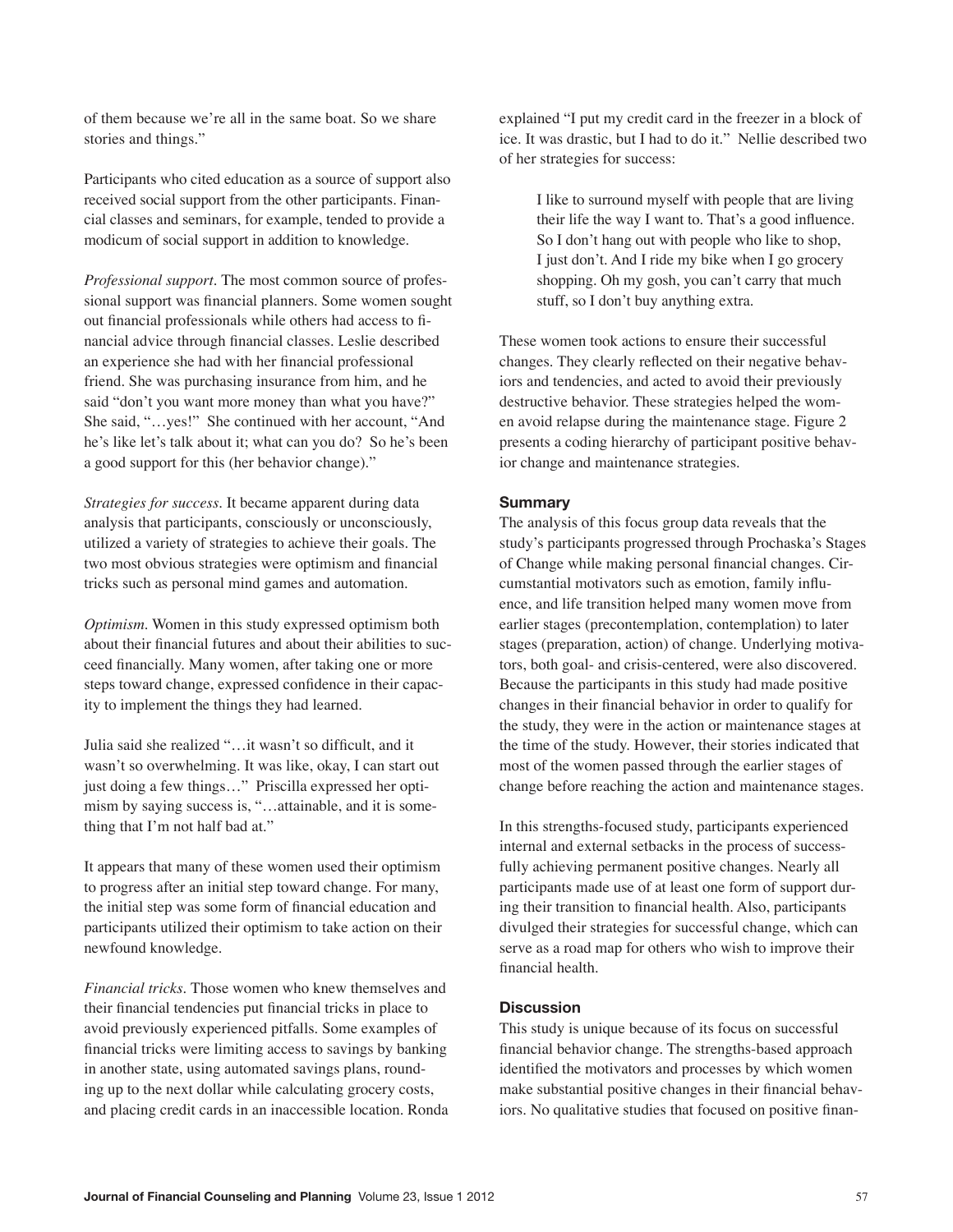cial behavior change were identified during the literature review; thus, this is the first study to offer explanations of change using the voices of women themselves. Two unique contributions of this research include data about specific events and experiences that help prepare individuals for the action stage of change and what specifically motivates women to take a first step toward change. These findings are of value to individuals, educators, and counselors; successful financial behavior change is achievable.

The results are consistent with the findings of other qualitative studies of life events and behavior change (i.e., Berger & Denton, 2004; Kemp, Rosenthal, & Denton, 2005). However, they are unique in focusing on positive financial behavior change.

Limitations of this study include participant self-selection, which precludes generalizability to the population of American women. Although all participants resided in the region at the time of the study, many of the women were transplants from across the U.S. Because only women were studied, the results may not apply to men. Each participant had already progressed through the Stages of Change for financial behavior, making each participant inherently different from women who have not yet engaged in financial behavior change, or those currently on the path toward change. In addition, there was the possibility of recall bias due to the fact that some women's change processes had occurred up to two years before the study began.

Although limitations were present in this study, strengths were evident as well. The use of qualitative methods, particularly focus groups, and qualitative analysis software was appropriate for this research topic. Further, the structure of each focus group, particularly the questions chosen and their order, was carefully planned and organized with the help of five financial professionals and a marriage and family therapist who provided insight into the most effective approach to data collection.

Future research should apply the TTM to financial behavior by studying individuals in the early stages of change, particularly the contemplation stage. However, conducting research with this group may be challenging. Research is needed on how helping professionals can assist in the progress of individuals stuck in early stages of change, employing exploration of life transitions and individual goals as opportunities for change.

Another topic in need of further exploration is how to reach the general population, not just persons who enroll in

financial classes or counseling. The current study focused on individuals who had already changed their behavior. There is a need to learn more about how to reach out to persons who could benefit from behavior change. Studies about the nature of individuals who seek financial help versus those who do not, including differences in personality, risk aversion, life circumstance and demographics, and motivations for change, would help educators and advisors better target the financial help avoidant population. Collaborative research with marriage and family therapists is needed to address these issues.

# **Implications for Policy and Practice**

An important finding was that financial education and life transitions such as changes in marital status, student status, and employment were key events that provided the impetus for change. While previous research and the TTM did not directly identify the importance of life transitions in influencing the change process, this finding is consistent with the TTM processes of change. With so many Americans currently experiencing unplanned financial and employment transitions, focusing on life events or transitions can be an effective strategy to promote and market financial counseling and education programs.

A literature review found no studies identifying motivations for financial behavior change. The results of this study support psychological research that indicates intrinsically motivated individuals are more successful at achieving positive behavior change than extrinsically motivated individuals (Cameron & Pierce, 1994). The majority of participants were motivated by an internal desire for change, categorized as underlying goal-centered motivators. Thus, counselors and educators can facilitate financial behavior change by helping clients explore the sources of their motivation to change and guiding clients to recognize that they will be more successful if they focus on internal reasons for changing their behavior.

Two unique contributions of this research include data about the events and experiences that help prepare individuals for the action stage of change, and what specifically motivates individuals to take a first step toward change. The TTM describes processes of change that can help individuals progress from one stage to another, processes that if applied during certain stages of change, greatly increase the likelihood of change. Furthermore, the results of this study emphasize the significance of goal evaluation as part of an effective change process. Participants indicated that goal evaluation occurred before they acted to change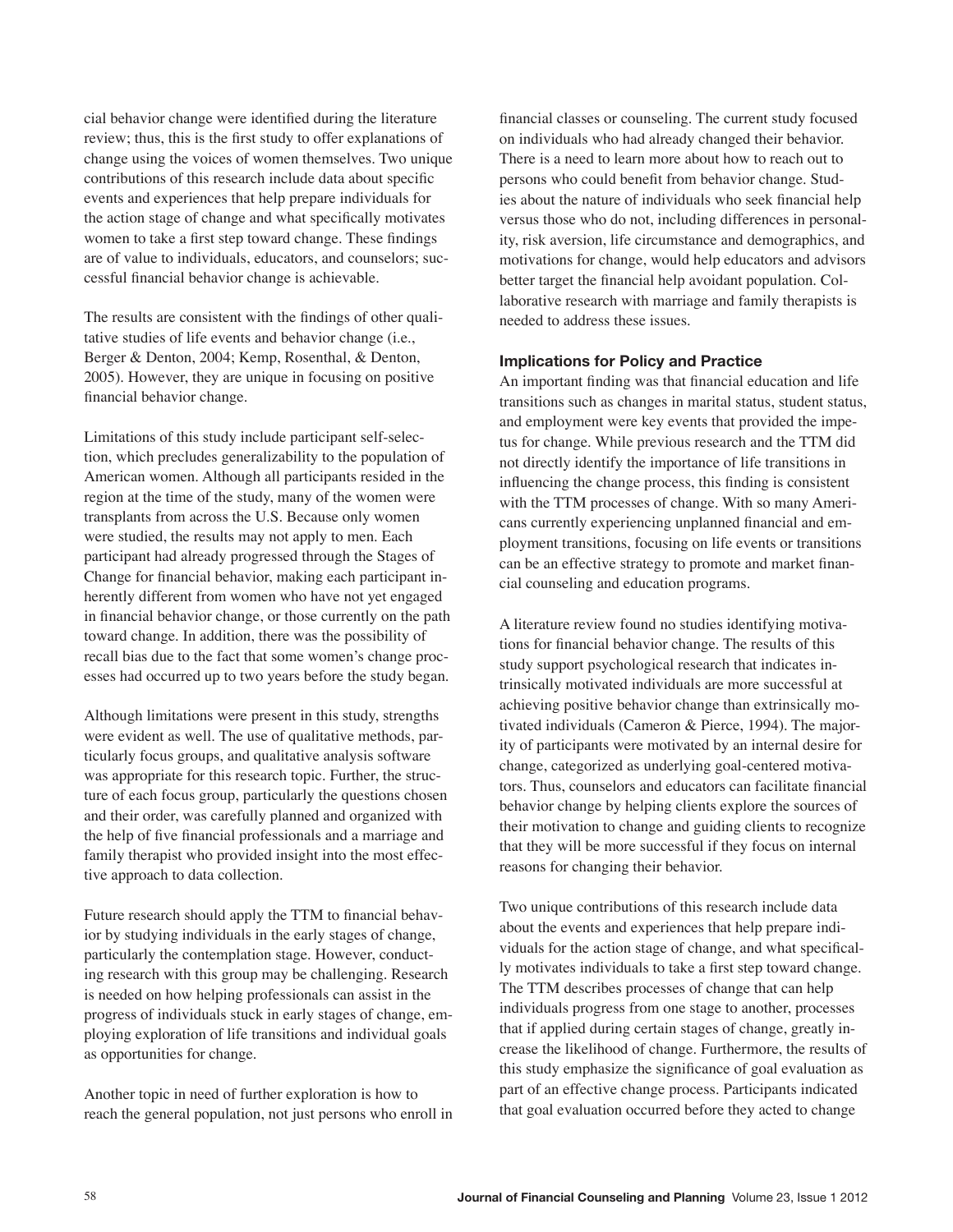their behavior. Thus, goal evaluation is a process of change helpful to women in the contemplation stage. Although New Year's resolutions are one way to promote goal evaluation, educators can promote decennial birthdays (i.e., 40, 50, 60), and events such as weddings, birth of children and grandchildren, death of parent or grandparent, and children leaving the nest as times for self evaluation.

Further, underlying crisis-centered motivation was important for a few participants. Recent research and the TTM fail to account for individuals who are pushed to change by the pressures of life crises. The TTM provides five experiential processes of change (Velicer, Prochaska, Fava, Norman, & Redding, 1998), none of which accounts for life crises. Financial crisis seemed to act as an experiential process of change that motivates progression into the action stage. A potentially helpful addition to the TTM may be an experiential process of change that promotes thought or reflection on current or past life transitions or crises. Since life crises present opportunities for change, intervention during that critical time could greatly improve an individual's chance for successful behavior change. Counselors and educators can encourage marriage and family therapists and divorce attorneys to collaborate on offering services and cross refer clients.

Setbacks, both internal and external, are common during change and should be expected. The TTM accounts for relapse and conceptually explains the commonality of setbacks as part of the change process. Research on changing behavior and avoiding relapse supports the commonality of backwards movement in the change process (Longo, Johnson, Kruse, Brownson, & Hewitt, 2001; Noe, Sears, & Fullenkamp, 1990). Counselors and educators should prepare their clients for setbacks as part of the normative behavior change process.

Most participants utilized some sort of support while making financial change. Use of educational, social, and professional support was common, with educational support cited most frequently. Examples include seminars, literary and Internet resources, friends and family members, and financial professionals and agencies. Clients can be encouraged to spend more time with family and friends who share their financial values and goals.

The findings of this research support the benefits of financial education. Many participants expressed frustration

with the lack of financial knowledge acquired from parents and school. While some states mandate financial education as part of their high school curriculum, most K-12 students do not study personal finance, and those who do may be limited to one academic term. Financial professionals can volunteer to speak to school classes and encourage their professional organizations to lobby for more financial education in schools. Charter schools and alternative high schools catering to students who are at risk of dropping out may be most receptive to professionals who volunteer.

The results also suggest a need for financial service providers to develop marketing campaigns that target individuals in the contemplation and preparation stages of change. Campaigns targeted toward individuals experiencing life transitions or financial crises could be effective in drawing those in need of guidance toward valuable financial services. The global financial crisis provides a growing number of potential clients. Many of the transitions cited by participants mirror those that have been the subject of previous research: marriage, divorce, completion of school or education, entrance into the workforce, raising children, and retirement (George, 1993). The global financial crisis has increased the likelihood of experiencing transitions for many Americans. Career stability and job tenure have decreased since 1996 (Bureau of Labor Statistics, 2010). Workers today are likely to experience multiple career changes. Recent economic events have created more opportunities for life transitions due to unemployment (Bureau of Labor Statistics, 2011), bankruptcy (U.S. Courts, 2010), credit card delinquency (National Foundation for Credit Counseling, 2010), and adults returning to school for additional education or retraining (Fry, 2009).

In sum, the uniqueness of this study is its focus on successful financial behavior change. Targeting individuals experiencing major life events and transitions for financial counseling and/or education should be an effective outreach strategy. Financial counselors and educators can facilitate financial behavior change by helping clients focus on internal rather than external motivators, and by encouraging goal evaluation, preparing clients for setbacks, and suggesting fraternization with friends and family who share the client's financial goals. The need exists for increased financial education in grades K-12, for marketing campaigns that target individuals in the contemplation and preparation stages of change, and for the application of the TTM in studying individuals in the early stages of change.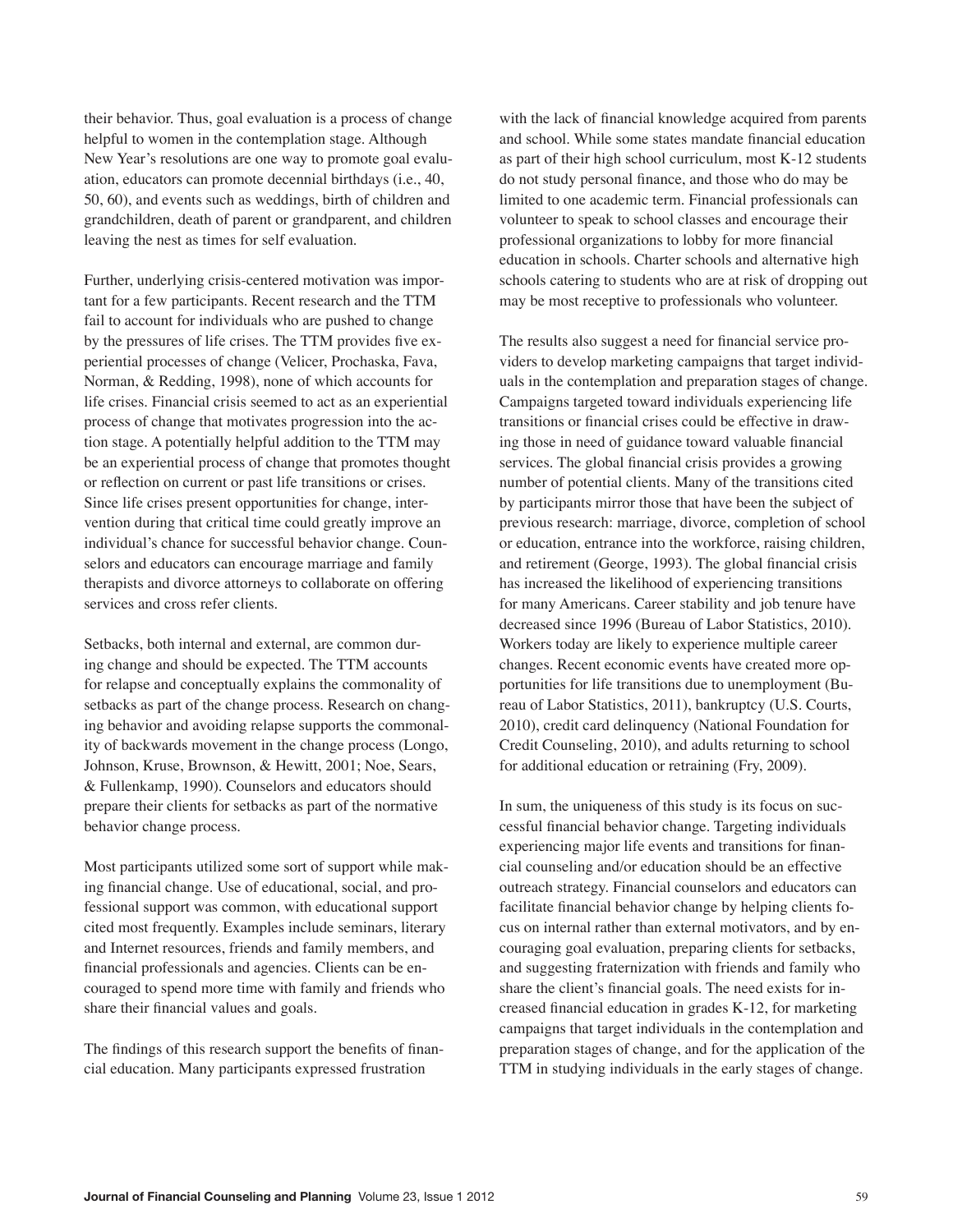## **References**

- Amato, P. R. (2000). The consequences of divorce for adults and children. *Journal of Marriage and Family, 62,* 1269-1287.
- Arditti, J. A. (1997). Women, divorce, and economic risk. *Family Court Review, 35*(1), 79-89.
- Bajtelsmit, V. L., & Bernasek, A. (1996). Why do women invest differently than men? *Financial Counseling and Planning, 7*, 1-10.
- Belsky, G., & Gilovich, T. (2001). *Why smart people make big money mistakes and how to correct them: Lessons from the new science of behavioral economics.* New York, NY: Simon & Schuster.
- Berger, E., & Denton, M. (2004). The interplay between women's work histories and financial planning for later life. *Canadian Journal on Aging, 23*, 99-113.
- Bucks, B. K., Kennickell, A. B., Mach, T. L., & Moore, K. B. (2009). Changes in U.S. family finances from 2004 to 2007: Evidence from the Survey of Consumer Finances. *Federal Reserve Bulletin*, pp. A1-A56.
- Bureau of Economic Analysis. (2010, December 22). Comparison of personal saving in the national income and product accounts (NIPAS) with personal saving in the flow of funds accounts (FFAs). Retrieved from http://www.bea.gov/national/nipaweb/ Nipa-Frb.asp
- Bureau of Labor Statistics. (2010, September). *Employee tenure summary*. Retrieved from http://www.bls.gov/ news.release/tenure.nr0.htm
- Bureau of Labor Statistics. (2011, July). *The employment situation*. Retrieved from http://www.bls.gov/news. release/pdf/empsit.pdf
- Centers for Disease Control and Prevention. (2007, February). *Health, United States, 2006*. Retrieved from http://www.cdc.gov/nchs/data/hus/hus06.pdf#027
- Collins, J. M., & O'Rourke, C. M. (2010). Financial education and counseling – still holding promise. *The Journal of Consumer Affairs, 44*(3), 483-498.
- Danes, S. M., & Haberman, H. R. (2007). Teen financial knowledge, self-efficacy, and behavior: A gendered view. *Financial Counseling and Planning, 18*(2), 48-60.
- Dietz, B. E., Corrozza, M., & Ritchey, P. N. (2003). Does financial self-efficacy explain gender differences in retirement saving strategies? *Journal of Women and Aging, 15*(4), 83-95.
- Elder, G. H., Jr. (1998). The life course as developmental theory. *Child Development, 69*(1), 1-12.
- FINRA Investor Education Foundation. (2009). *Financial capability in the United States.* Retrieved from http://www.usfinancialcapability.org/
- Fisher, P. J. (2010). Gender differences in personal saving behaviors. *Journal of Financial Counseling and Planning Education, 21*(1), 14-24.
- Fox, J. J., & Bartholomae, S. (2008). Financial education and program evaluation. In Xiao, J. J. (Ed.), *Handbook of consumer finance research.* (pp. 47-68). New York: Springer.
- Fry, R. (2009). *College enrollment hits all-time high, fueled by community college surge*. Pew Research Center. Retrieved from http://pewsocialtrends.org/ pubs/747/college-enrollment-hits-all-time-highfueled-by-community-college-surge#prc-jump
- George, L, K. (1993). Sociological perspectives on life transitions. *Annual Review of Sociology, 19,* 353-373.
- Glass, J. C., & Kilpatrick, B. B. (1998a). Financial planning for retirement: An imperative for baby boomer women. *Educational Gerontology, 24*, 595-617.
- Glass, J. C., & Kilpatrick, B. B. (1998b). Gender comparisons of baby boomers and financial preparation for retirement. *Educational Gerontology, 24*(8), 719-746.
- Grable, J. E., & Joo, S. (2004). Environmental and biopsychosocial factors associated with financial risk tolerance. *Financial Planning and Counseling, 15*(1), 73-82.
- Gutter, M., Hayhoe, C. R., & Wang, L. (2007). Examining participation behavior in defined contribution plans using the transtheoretical model of behavior change. *Financial Counseling and Planning, 18*(1), 46-60.
- Helman, R., Copeland, C., & VanDerhei, J. (2010, March). The 2010 Retirement Confidence Survey: Confidence stabilizing, but preparations continue to erode. *EBRI Issue Brief*, *340*, 1-44.
- Henley, N., & Donovan, R. J. (2002). Identifying appropriate motivations to encourage people to adopt healthy nutrition and physical activity behaviours. *Journal of Research for Consumers, 4.* Retrieved from http:// www.jrconsumers.com/academic\_articles/issue\_ 4?f=5786
- Hilton, J. M., & Anderson, T. L. (2009). Characteristics of women with children who divorce in midlife compared to those who remain married. *Journal of Divorce and Remarriage*, *50*, 309-329.
- Hogarth, J. M. (2006). Financial education and economic development. Presented at the G8 International Conference on Improving Financial Literacy, November 29, 2006, Moscow. Russian Federation. Retrieved from http://www.oecd.org/dataoecd/20/50/37742200.pdf
- Joo, S., & Pauwels, V. W. (2002). Factors affecting workers' retirement confidence: A gender perspective. *Financial Counseling and Planning, 13*(2), 1-12.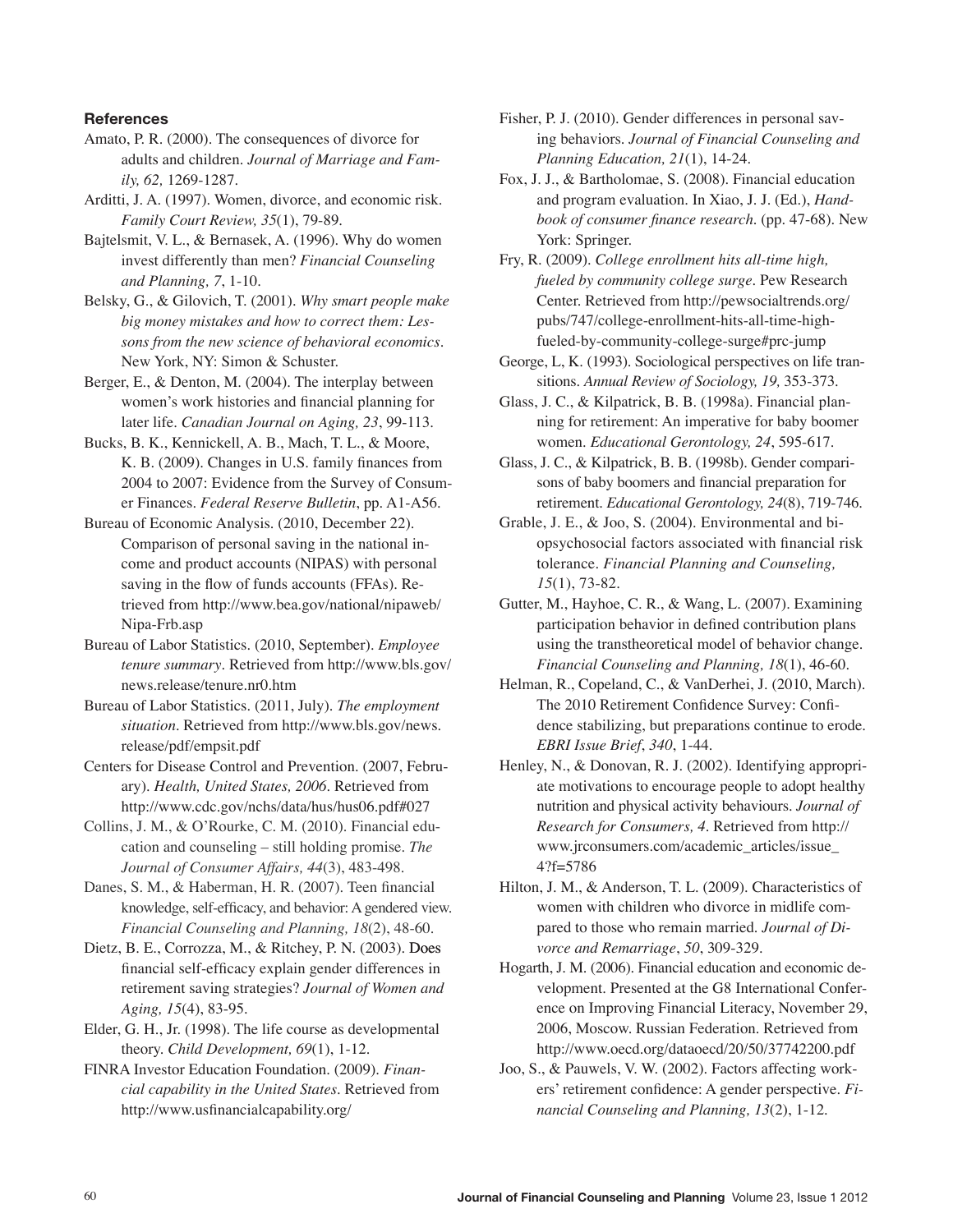Kemp, C. L., Rosenthal, C. J., & Denton, M. (2005). Financial planning for later life: Subjective understandings of catalysts and constraints. *Journal of Aging Studies, 19*(3), 273-290. DOI: 10.1016/ j.jaging.2004.08.004

Kitson, G. C., & Morgan, L. A. (1990). The multiple consequences of divorce: A decade review. *Journal of Marriage and Family, 52*(4), 913-924.

Loibl, C., & Hira, T. K. (2007). New insights into advising female clients on investment decisions. *Journal of Financial Planning, 20*(3), 68-75.

Longo, D. R., Johnson, J. C., Kruse, R. L., Brownson, R. C., & Hewitt, J. E. (2001). A prospective investigation of the impact of smoking bans on tobacco cessation and relapse. *Tobacco Control, 10*(3), 267-272.

Metlife Mature Market Institute, National Alliance for Caregiving, & Center for Long Term Care Research and Policy. (2011, June). *The Metlife study of caregiving costs to working caregivers*. Retrieved from http://www.metlife.com/assets/cao/mmi/publications/studies/2011/mmi-caregiving-costs-workingcaregivers.pdf

Morgan, D. L. (1996). Focus groups. *Annual Review of Sociology, 22*(1), 129-152.

Munnell, A. H. (2004, April). Why are so many older women poor? *Just the facts on retirement issues*. Chestnut Hill, MA: Center for Retirement Research at Boston College.

Munnell, A. H., Webb, A., & Golob-Sass, F. (2009, October). The national retirement risk index: After the crash. IB#9-22 Chestnut Hill, MA: Center for Retirement Research at Boston College.

Munnell, A. H., & Zhivan, N. (2006, June). *Earnings and women's retirement security.* Working Paper. Chestnut Hill, MA: Center for Retirement Research at Boston College.

National Endowment for Financial Education. (2000, February). *Frozen in the headlights: The dynamics of women and money*. Retrieved from www.nefe.org

National Endowment for Financial Education. (2004, May). *Motivating Americans to develop constructive financial behaviors*. Retrieved from www.nefe.org

National Endowment for Financial Education. (2006). Closing the gap between knowledge and behavior: Turning education into action. *Financial Counseling and Planning, 17*(1), 73-90.

National Foundation for Credit Counseling. (2010). *The 2010 Consumer Financial Literacy Survey Final Report*. Retrieved from http://www.nfcc.org/News-Room/FinancialLiteracy/index.cfm

Noe, R. A., Sears, J., & Fullenkamp, A. M. (1990). Relapse training: Does it influence trainees' post training behavior and cognitive strategies? *Journal of Business and Psychology, 4*(3), 317-328.

Norcross, J. C., & Prochaska, J. O. (2002). Using the stages of change. *Harvard Mental Health Letter, 18*(11), 5-7.

O'Neill, B. (2004, December), Small steps to health and wealth. *The Forum for Family and Consumer Issues*, *9*(3). Retrieved from http://ncsu.edu/ffci/publications/2004/v9-n3-2004-december/fa-1-smallsteps.php

Prochaska, J. O., & DiClemente, C. C. (1983). Stages and processes of self-change of smoking: Toward an integrative model of change. *Journal of Consulting and Clinical Psychology, 51*(3), 390-395.

Prochaska, J. O., DiClemente, C. C., & Norcross, J. C. (1992). In search of how people change: Applications to addictive behaviors. *American Psychologist, 47*, 1102-1114.

Prochaska, J. O., Redding, C. A., & Evers, K. E. (1996). The transtheoretical model and stages of change. In K. Franz, F. M. Lewis, & B. K. Rimer (Eds.), *Health behavior and health education: Theory, research and practice,* 2nd ed. (pp. 60-84). San Francisco, CA: Jossey Bass.

QSR International. (2008). NVivo 8 qualitative data analysis software. Retrieved from http://www.qsr international.com

Robinson, N. (1999). The use of focus group methodology – with selected examples from sexual health research. *Journal of Advanced Nursing, 29*(4), 905-913.

Rossman, G. B., & Rallis, S. P. (2003). *Learning in the field: An introduction to qualitative research* (2<sup>nd</sup> ed.). Thousand Oaks, California: Sage Publications, Inc.

Rowland, D., & Lyons, B. (1996). Medicare, Medicaid, and the elderly poor. *Health Care Financing Review, 18*, 61-85.

Sadker, D. (1999). Gender equity: Still knocking at the classroom door. *Educational Leadership, 56*, 22-27.

Seiling, S. B., & Jackson, G. (1990). Children of divorce: Financial planning issues for custodial parents. *Financial Counseling and Planning, 1*, 113-134.

Shockey, S. S., & Seiling, S. B. (2004). Moving into action: Application of the transtheoretical model of behavior change to financial education. *Financial Counseling and Planning, 15*(1), 41-52.

Strauss, A. L., & Corbin, J. (1998). *Basics of qualitative research: Techniques and procedures for developing grounded theory* (2 ed.). Thousand Oaks, CA: Sage Publications.